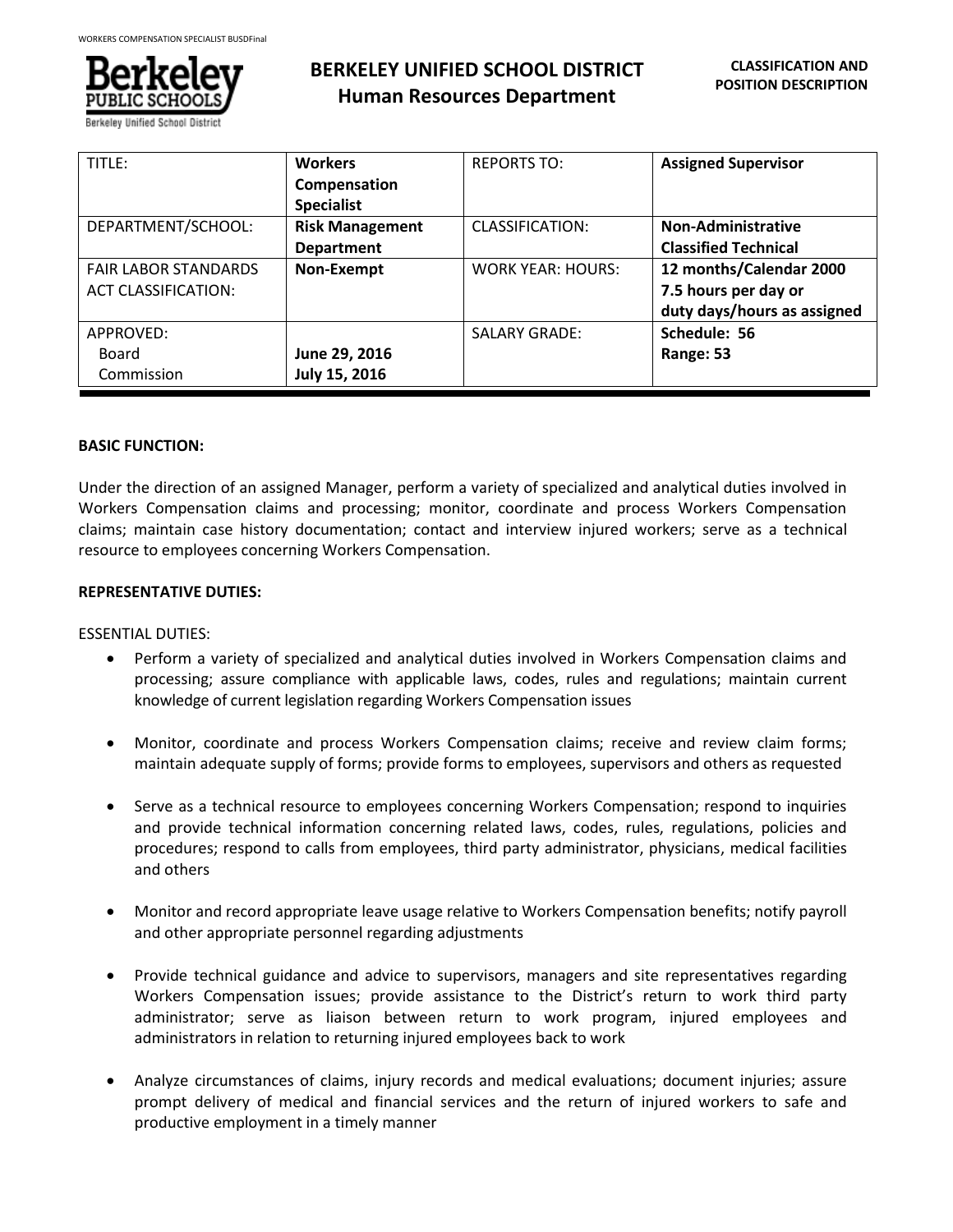- Assist Risk Manager with facilitating and coordinating program-related training as appropriate; assist in providing training to departmental administrative personnel regarding roles in recording/reporting job-related injuries or tracking employee leave usage; file, organize and maintain manual and automated records of completed training courses
- Prepare and maintain a variety of records, logs, correspondence and files related to assigned activities; maintain OSHA records; update District policies as needed
- Receive, file and organize student accident reports; determine reportable student accidents; initiate and process claims; maintain files and correspondence regarding student accident reports; maintain communication with third party administrators; notify administrators regarding student accident reports, trends or preventative measures
- Coordinate and maintain schedules for ergonomic evaluations for District employees with the ergonomic evaluator; assist the evaluator as requested; maintain related spreadsheets; submit and track work orders placed to the appropriate department for the installation of employee's ergonomic supplies
- Receive and process information on property and liability claims; provide requesting parties appropriate documentation and forms regarding property and liability claims
- Receive billings; obtain appropriate signatures and submit to accounts payable for payment
- Operate a variety of office equipment including a computer and assigned software; drive a vehicle to sites to conduct work as necessary
- Attend a variety of meetings, workshops and conferences

### OTHER DUTIES:

Perform related duties as assigned

### **KNOWLEDGE AND ABILITIES:**

KNOWLEDGE OF: Workers Compensation benefit systems Applicable laws, codes, rules, regulations, policies and procedures Organizational policies and procedures relating to processing Workers Compensation claims Legal and medical terminology related to Workers Compensation and federal regulations Record-keeping and report preparation techniques Modern office practices, procedures and equipment Operation of a computer and assigned software Interpersonal skills using tact, patience and courtesy Oral and written communication skills Correct English usage, grammar, spelling, punctuation and vocabulary Health and safety regulations Public speaking techniques Telephone techniques and etiquette